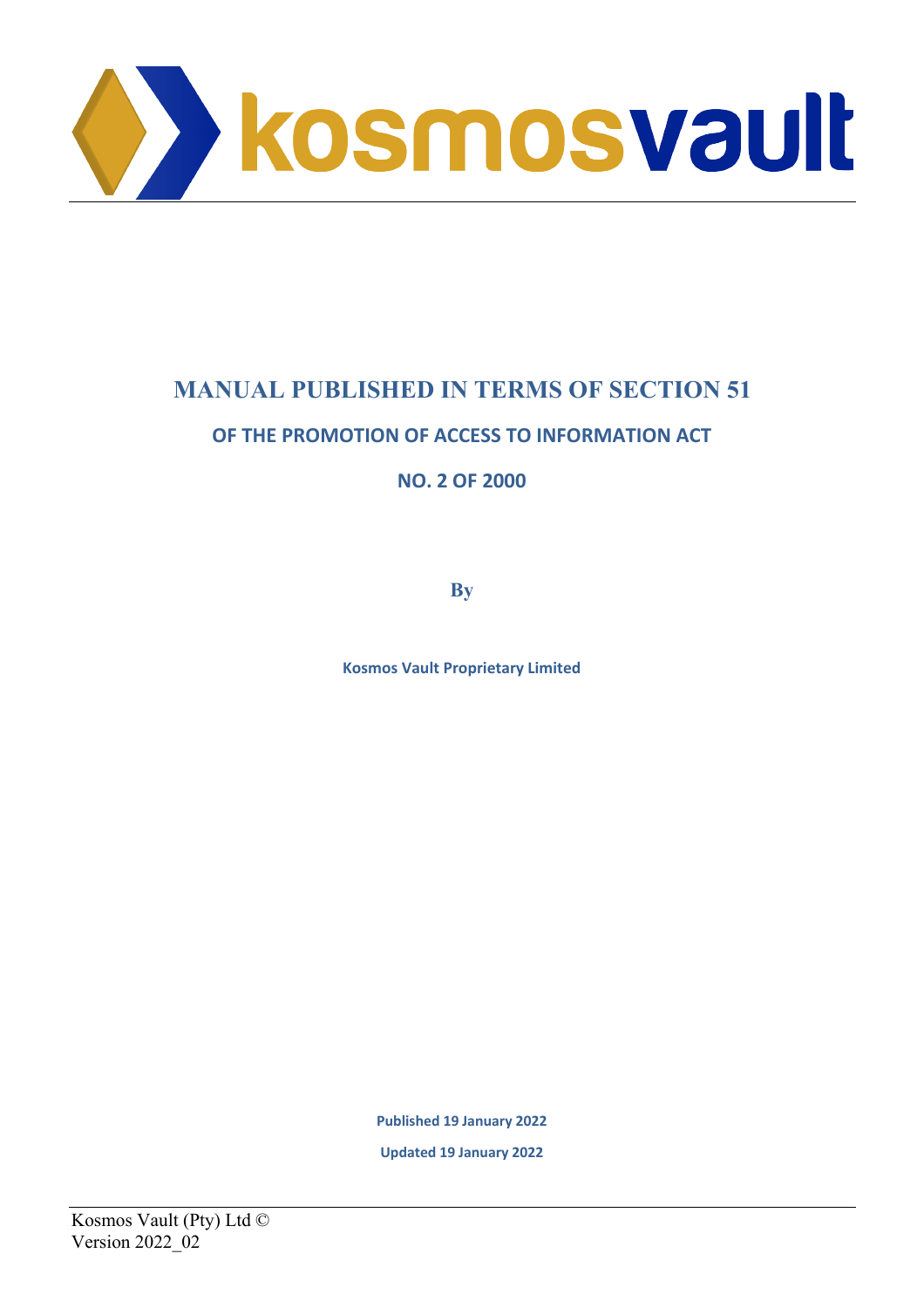

# **SECTION 51 MANUAL FOR**

## **KOSMOS VAULT PROPRIETARY LIMITED**

#### **COMPANY**

Kosmos Vault Proprietary Limited, registration number 2018/317496/07 is a private body as defined in the Promotion of Access to Information Act 2 of 2000 ("**Act**"). This manual has been compiled in relation to Kosmos Vault Proprietary Limited.

The motivation for the Act is to be found in the Constitution of South Africa. The Constitution provides that everyone has a right of access to information held –

- by the state, where no reason for access to the information needs to be established (section  $32(1)(a)$  of the Constitution) or,
- by a private body, if the requestor requires a record for the exercise or protection of any right (section 32(1)(b) of the Constitution).

The Constitution further requires that legislation be enacted to give effect to the provision of section 32. The Act has been enacted to meet this requirement.

In terms of the Act any person has a right of access to a record held by or under the control of a private body if the  $\text{mod}-$ 

- is required for the exercise or protection of any right;
- the requestor has complied with all the procedural requirements of the Act; and
- the private body is not entitled to refuse access to the record requested in terms of the grounds of refusal established in the Act.

The grounds for refusal are –

- mandatory protection of the privacy of a third party who is a natural person (human being);
- mandatory protection of commercial information of a third party;
- mandatory protection of certain confidential information of a third party;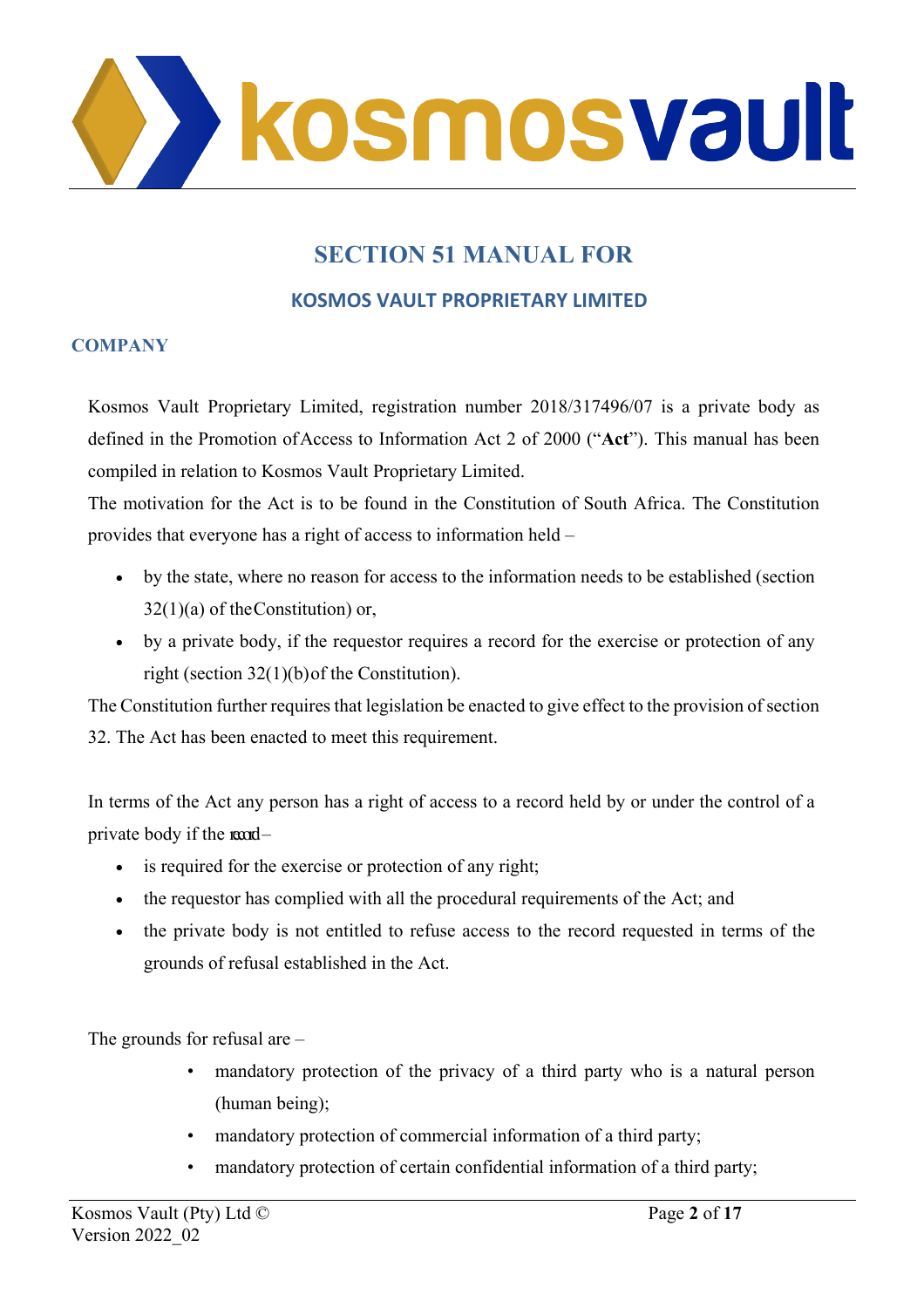

- mandatory protection of the safety of individuals, and the protection of property;
- mandatory protection of records privileged from production in legal proceedings;
- commercial information of a private body;
- mandatory protection of research information of a third party and of a private body.

The first issue to confirm is whether the request is procedurally correct. This will be facilitated by properly and fully completing the information required in the "Request for Access to a Record". If assistance is required, the information officer will render all reasonable assistance to a requester in complying with the procedures set out in the Act. He/she will also require that the requester is properly identified and that the applicable fee and, if applicable a deposit, has been paid. Only after these requirements have been satisfied will the 30 (thirty-day) period, within which the information officer is obliged to give the requester notice of his/her decision, begin to run.

The second issue to confirm is whether the requester has evidenced, in the request, that he/she requires the record to exercise or protect a right. If the information officer is satisfied that the information provided by the requester supports this requirement the third enquiry will be conducted.

The third issue to confirm is whether the information officer must or may refuse the request on the basis of a "Ground for Refusal" set out in the Act. In certain instances, this decision is mandatory and in others it is discretionary.

Once the information officer has made his/her decision he/she must inform the requester of the decision and, if the request if refused, provide reasons for the refusal.

If the requester is aggrieved by either the fees charged for access to a record, the form in which access is provided to a record, or by a refusal to grant access to a record, the requester is entitled to apply to court for appropriate relief, within thirty days of receiving notice of the decision.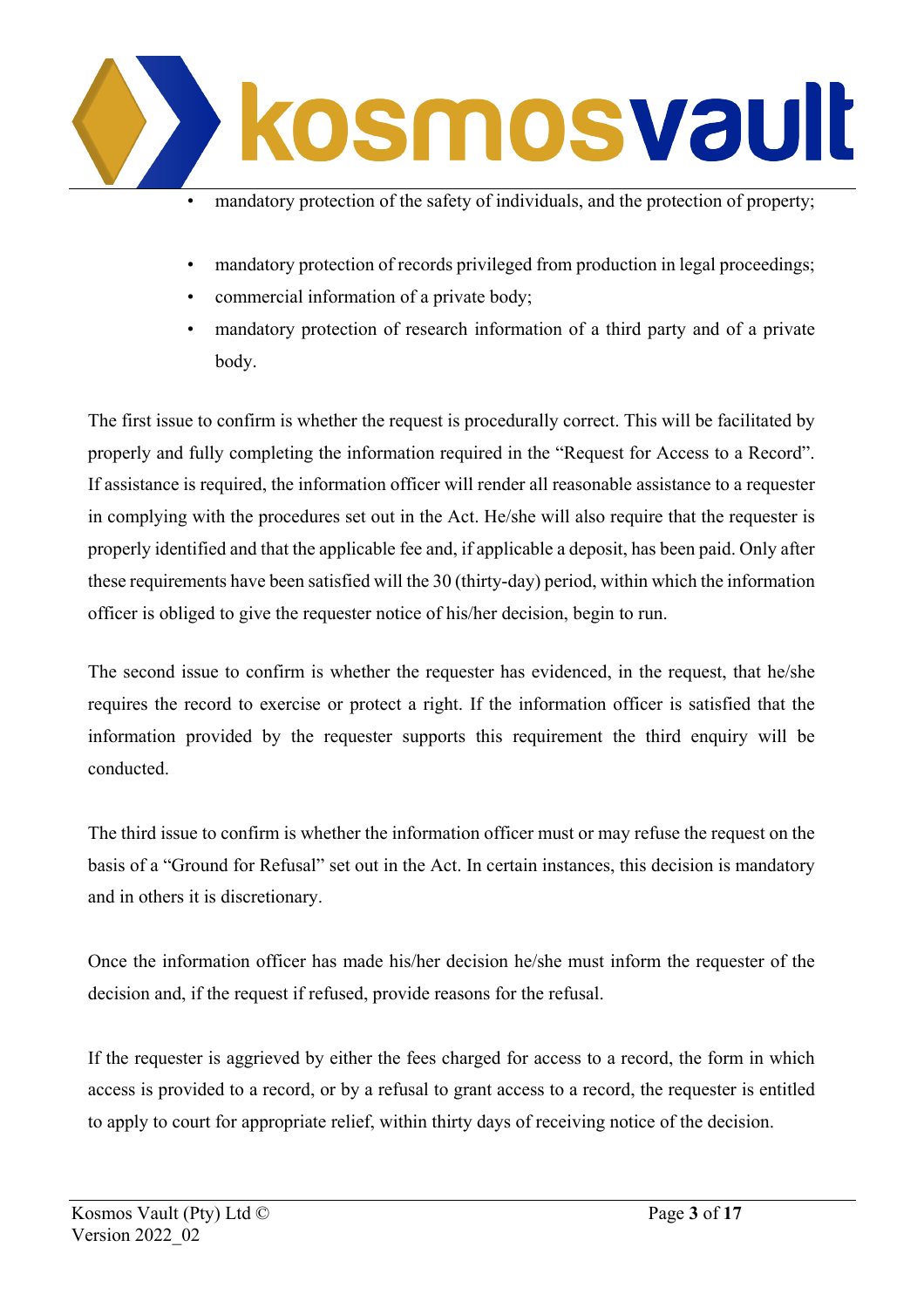

Kosmos Vault Proprietary Limited endorses the object of the Act, which is to give effect to the constitutional right of access to information, subject to justifiable limitations. The manual is intended to assist requesters in exercising this right.

## **INFORMATION REQUIRED UNDER SECTION 51(1)(a)**

| <b>Information Officer</b> | Mr. S van der Merwe             |
|----------------------------|---------------------------------|
| <b>Postal Address</b>      | P.O Box 413849, Craighall, 2024 |
| <b>Registered Address</b>  | Katherine & West                |
|                            | 114 West Street                 |
|                            | Unit 28, Level 4                |
|                            | Sandton                         |
|                            | 2021                            |
| Tel. No                    | $(+27)$ 11 5068600              |
| eMail Address              | info@kosmosvault.com            |

## **DESCRIPTION OF GUIDE REFERRED TO IN SECTION 10: SECTION 51(1)(b)**

A Guide has been compiled in terms of section 10 of the Act by the Human Rights Commission. It contains information required by a person wishing to exercise any right contemplated by the Act. It is available in all of the official languages.

The Guide is available for inspection, inter alia, at the office of the offices of the Human Rights Commission at –

- Street Address: 27 Stiemens Street, Braamfontein, 2198
- Website: [www.sahrc.org.za](http://www.sahrc.org.za/)

### **VOLUNTARY DISCLOSURE**

In terms of section 52(1), Kosmos Vault Proprietary Limited may make certain categories of records automatically available without the requester having to request access in terms of the Act. These would include –

- Reports
- Other literature intended for public viewing
- Public customer information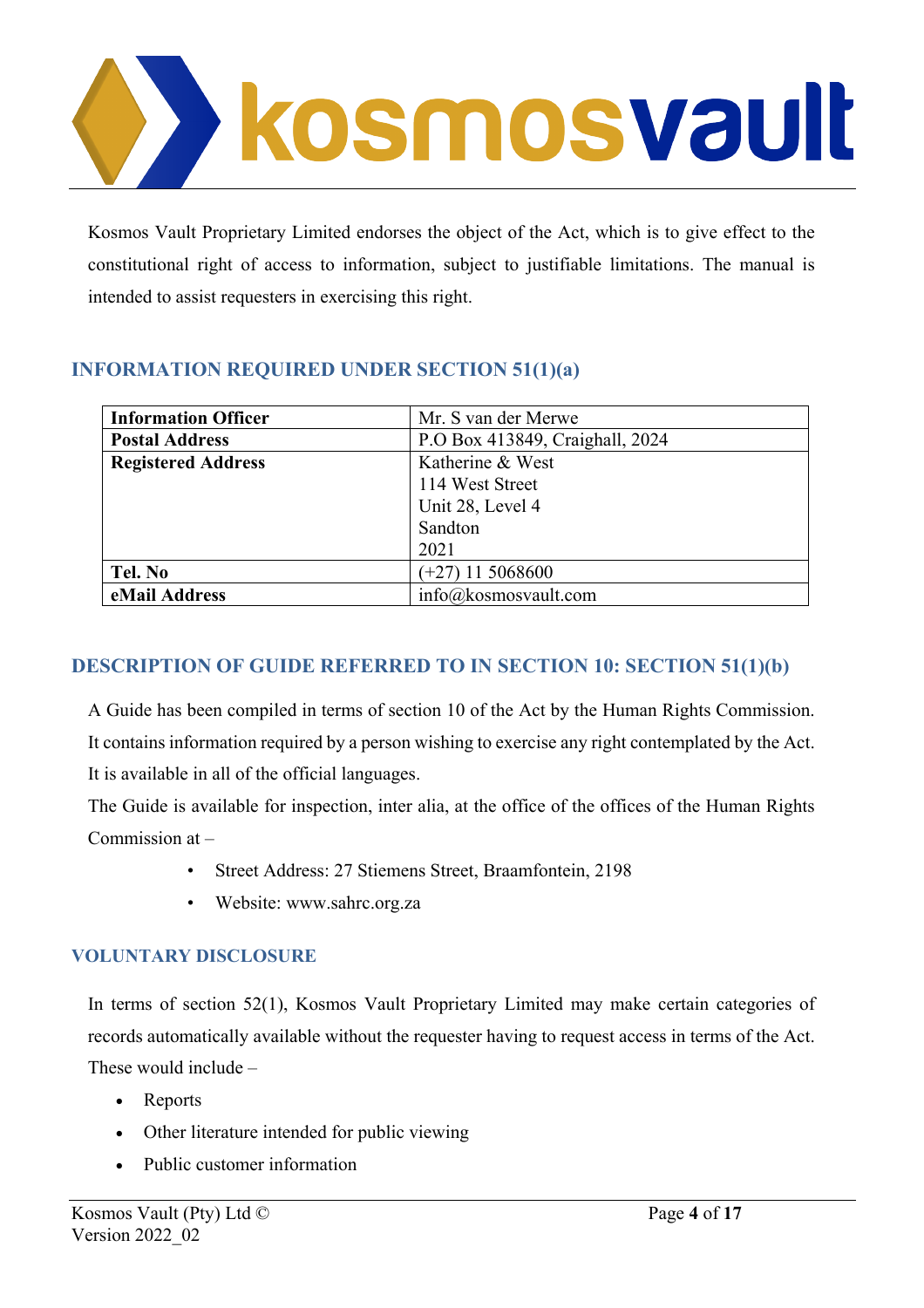

If the requester believes that any other statutory instrument allows access to a record this should be referred to the information officer who will within a reasonable period (not being more than 10 (ten) days, consider a request in the light thereof.

## **RECORDS AVAILABLE IN TERMS OF OTHER LEGISLATION: SECTION 51(1)(d)**

Records available in terms of other legislation are as follows –

- Basic Conditions of Employment No. 75 of 1997
- Bills of Exchange Act No. 34 of 1964
- Broad Based Black Economic Empowerment Act No. 53 of 2003
- Companies Act No. 71 of 2008
- Compensation for Occupational Injuries and Health Diseases Act No. 130 of 1993
- Competition Act No. 89 of 1998
- Consumer Affairs (Unfair Business Practices) Act No. 71 of 1988
- Consumer Protection Act No. 68 of 2008
- Copyright Act No. 98 of 1978
- Credit Agreements Act No. 75 of 1980
- Currency and Exchanges Act No. 9 of 1933
- Customs and Excise Act No. 91 of 1964
- Employment Equity Act No. 55 of 1998
- Electronic Communications Act No. 36 of 2005
- Electronic Communications and Transactions Act No. 25 of 2002
- Finance Act No. 35 of 2000
- Financial Intelligence Centre Act No. 38 of 2001
- General Pensions Act No. 29 of 1979
- Harmful Business Practices Act No. 23 of 1999
- Import and Export Control Act No. 45 of 1963
- Income Tax Act No. 95 of 1967
- Insider Trading Act No. 135 of 1998
- Insolvency Act No. 24 of 1936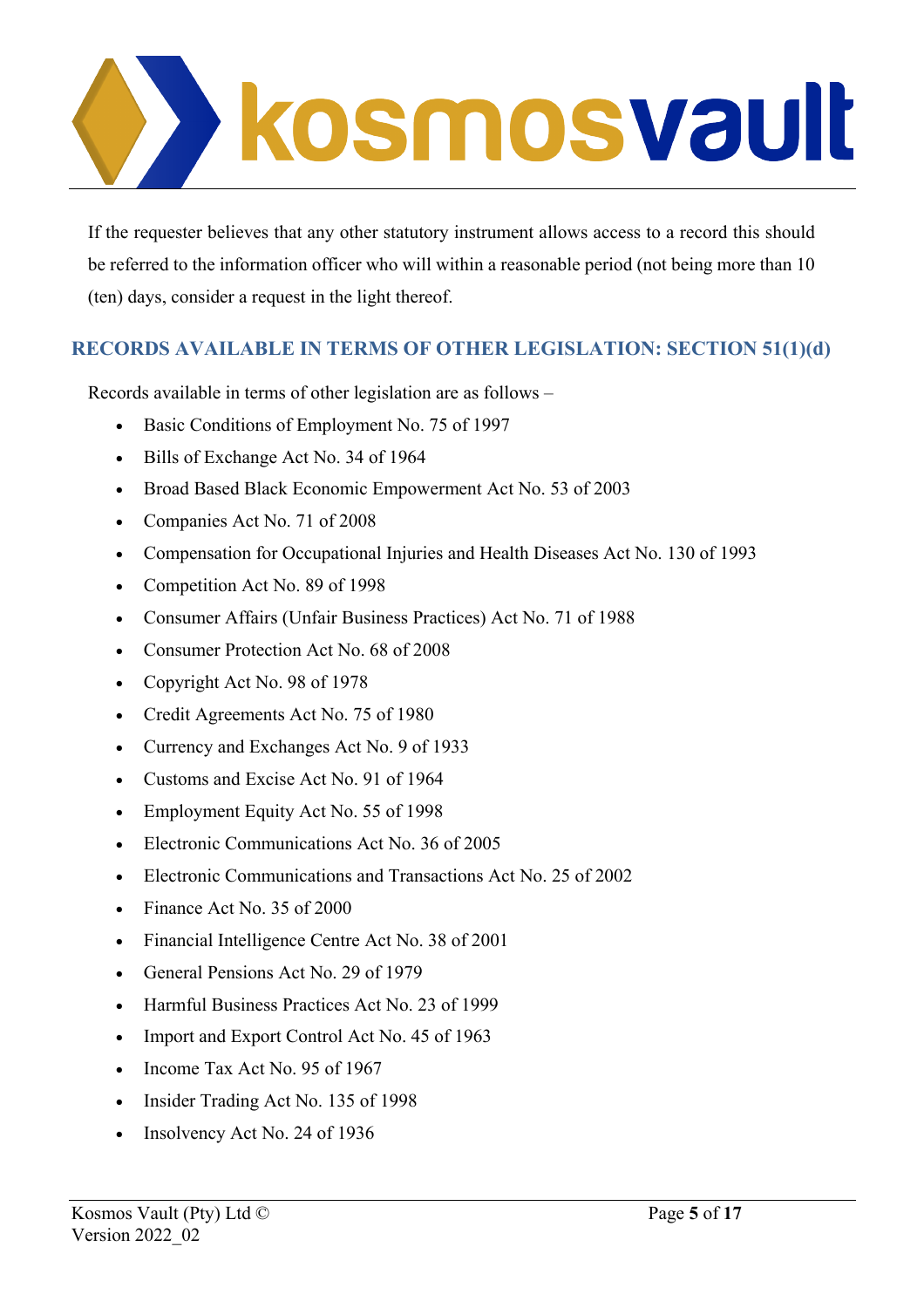

- Intellectual Property Laws Amendments Act No. 38 of 1997
- Labour Relations Act No. 66 of 1995
- Long Term Insurance Act No. 52 of 1998
- Medical Schemes Act No. 131 of 1998
- Municipal Finance Management Act No. 56 of 2003
- National Building Regulations and Building Standards Act No. 103 of 1977
- National Credit Act No. 34 of 2005
- National Environmental Management: Waste Act No. 59 of 2008
- Occupational Health & Safety Act No. 85 of 1993
- Patents Act No. 57 of 1978
- Pension Funds Act No. 24 of 1956
- Post Office Act No. 44 of 1958
- Price Control Amendment Act, No. 80 of 1967
- Prescribed Rate of Interest Act No. 55 of 1975
- Prevention and Combating of Corrupt Activities Act No. 12 of 2004
- Promotion of Access to Information Act No. 2 of 2000
- Protected Disclosures Act No. 26 of 2000
- Protection of Businesses Act No. 99 of 1978
- Public Finance Management Act No. 1 of 1999
- Regional Services Councils Act No. 109 of 1985
- Regulation of Interception of Communications and Provision of Communication Related Information Act No. 70 of 2002
- SA Reserve Bank Act No. 90 of 1989
- Second Hand Goods Act No. 23 of 1955
- Sale and Services Matters Act No. 25 of 1964
- Securities Services Act No. 36 of 2004
- Securities Transfer Tax Act No. 25 of 2007
- Securities Transfer Tax Administration Act No. 26 of 2007
- Short Term Insurance Act No. 53 of 1998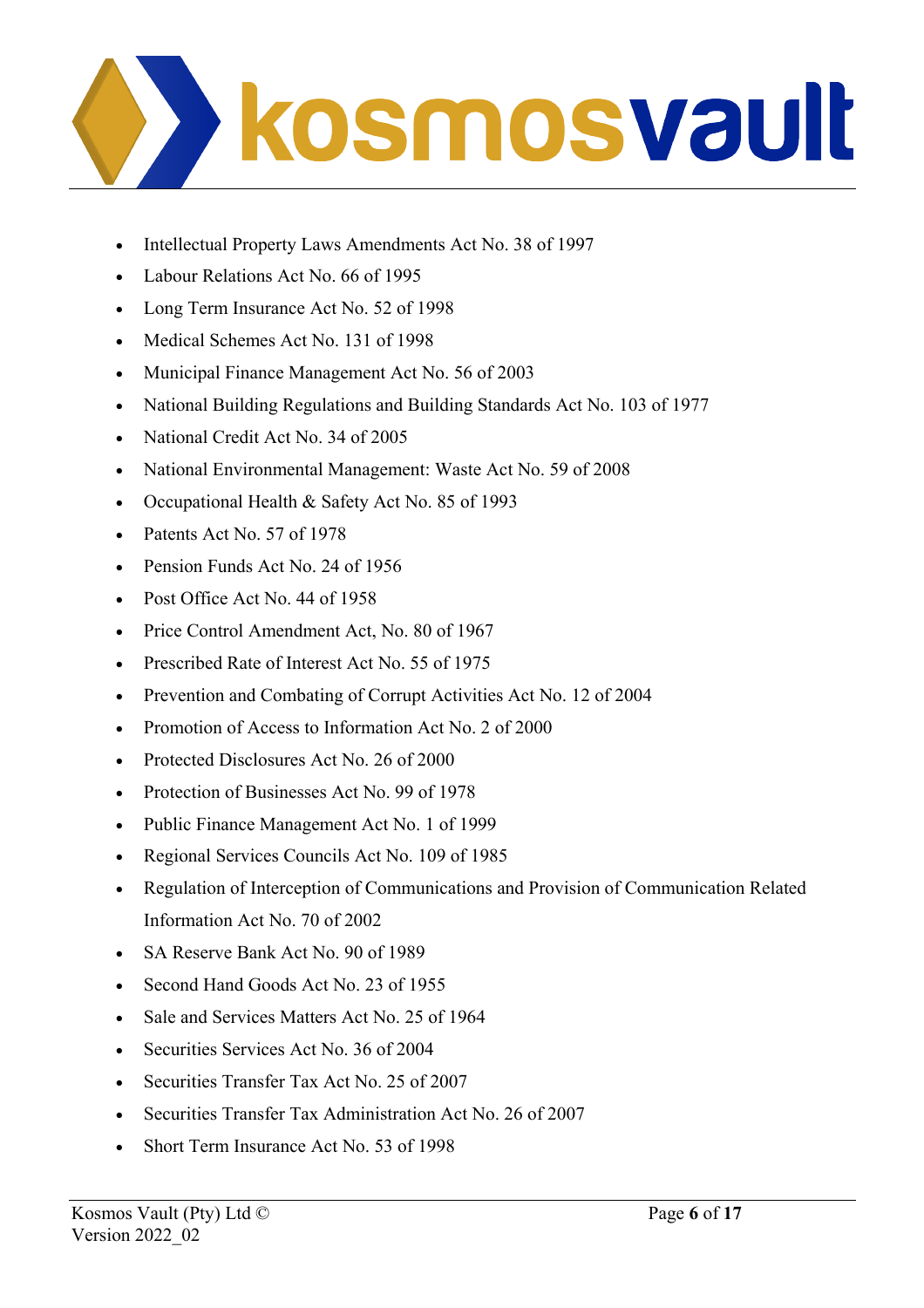

- Skills Development Levies Act No. 9 of 1999
- Skills Development Act No. 97 of 1998
- Stamp Duties Act No. 77 of 1968
- Stock Exchange Control Act No. 1 of 1985
- Tax on Retirement Funds Act No. 38 of 1996
- Trade Practices Act No. 76 of 1976
- Trade Marks Act No. 194 of 1993
- Uncertificated Securities Tax Act No. 31 of 1998
- Unemployment Contributions Act No. 4 of 2002
- Unemployment Insurance Act No. 63 of 2001
- Value Added Tax Act No. 89 of 1991

## **SUBJECTS AND CATEGORIES OF RECORDS HELD: SECTION 51(1)(e)**

#### **1. Companies Act Records**

- Documents of incorporation
- Memorandum and Articles of Association
- Memorandum of Incorporation
- Minutes of Board of Directors meetings
- Records relating to the appointment of directors/ auditor/ secretary/public officer and other officers
- Share Register and other statutory registers

#### **2. Financial Records**

- Annual Financial Statements
- Tax Returns
- Accounting Records
- Banking Records
- Bank Statements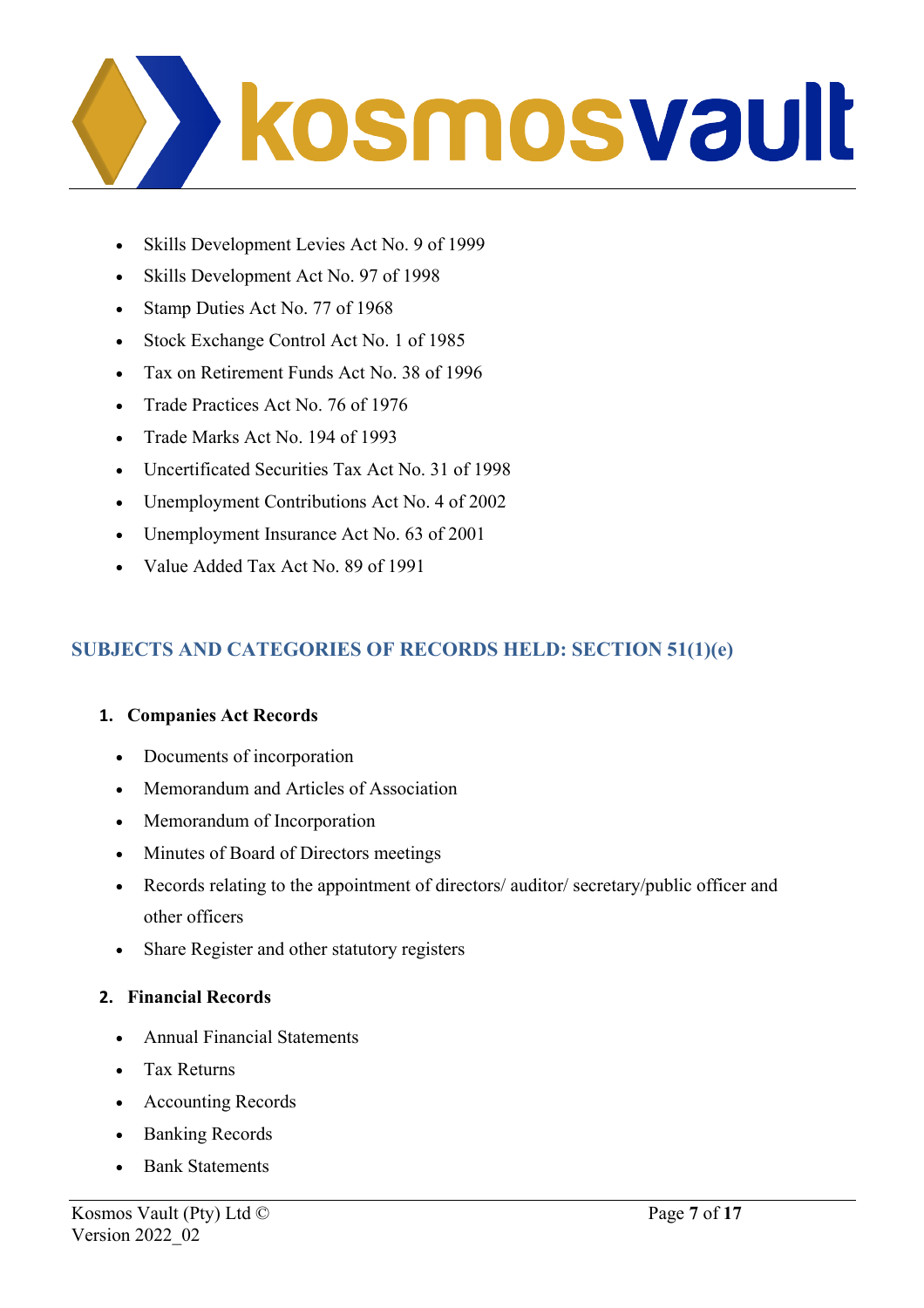

- Paid Cheques
- Electronic banking records
- Asset Register
- Rental Agreements
- Invoices

#### **3. Income Tax Records**

- SITE
- PAYE
- Documents issued to employees for income tax purposes
- Records of payments made to SARS on behalf of employees
- VAT
- Regional Services Levies
- Skills Development Levies
- UIF
- Workmen's Compensation

#### **4. Personnel Documents and Records**

- Employment contracts
- Employment Equity Plan
- Medical Aid records
- Pension Fund records
- Disciplinary records
- Salary records
- **SETA** records
- Disciplinary code
- Leave records
- Training records
- Training Manuals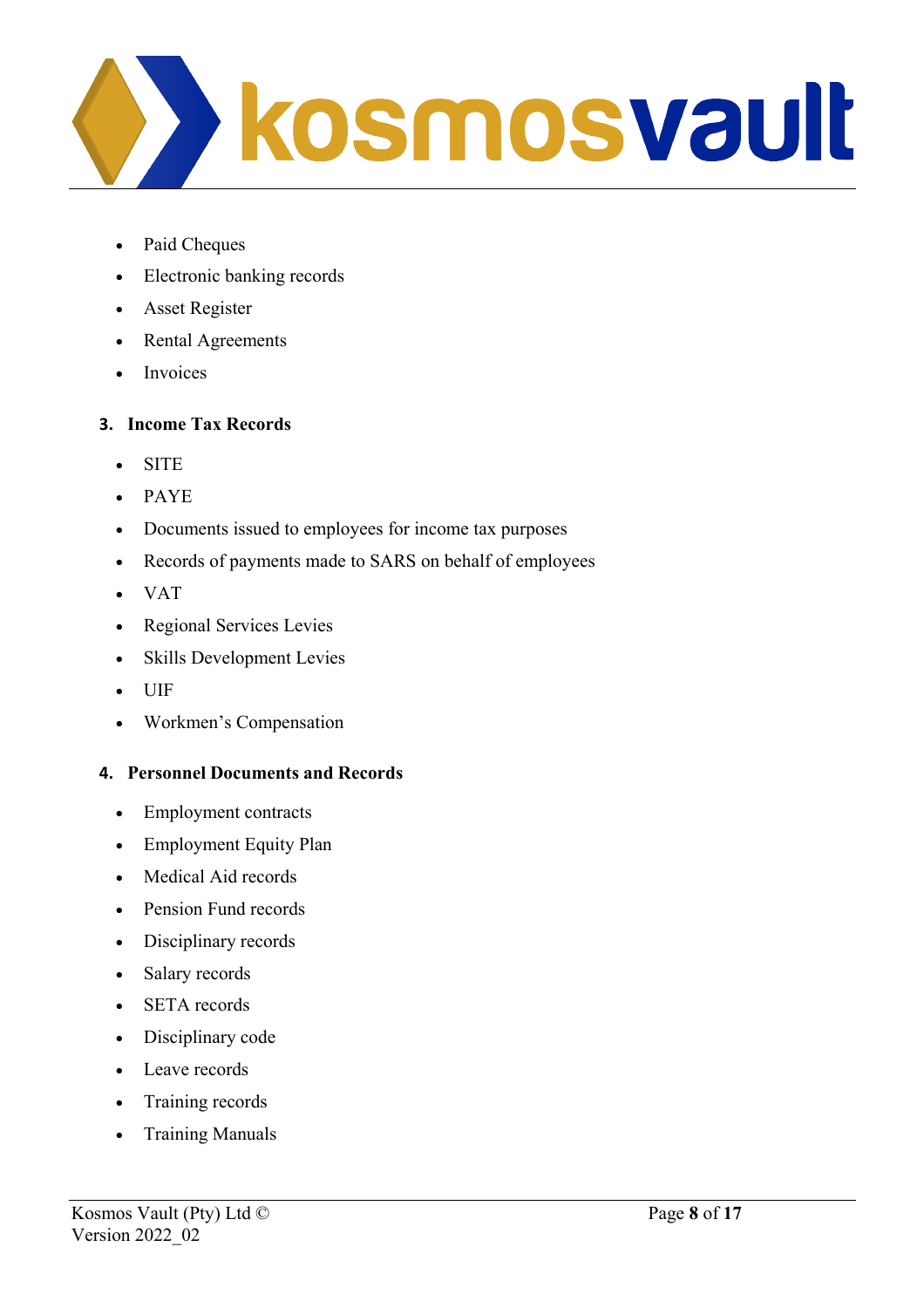

#### **5. Intellectual Property**

- **Trademarks**
- **Copyright**
- Licenses

#### **6. Marketing and Sales**

- Market information
- Public customer information
- Product brochures
- Owner manuals
- Product sales records
- Marketing strategies

#### **7. Immovable and Moveable Property**

- Agreements for leased property by the Company
- Leases in respect of vehicles
- Office equipment leases

#### **8. Insurance**

• Insurance policies

### **9. Software**

- Software licenses
- Software agreements
- Software library

## **DETAIL ON HOW TO MAKE A REQUEST FOR ACCESS: SECTION 51(e)**

• The requester must complete Annexure A and submit this form together with a request fee, to the information officer of the private body.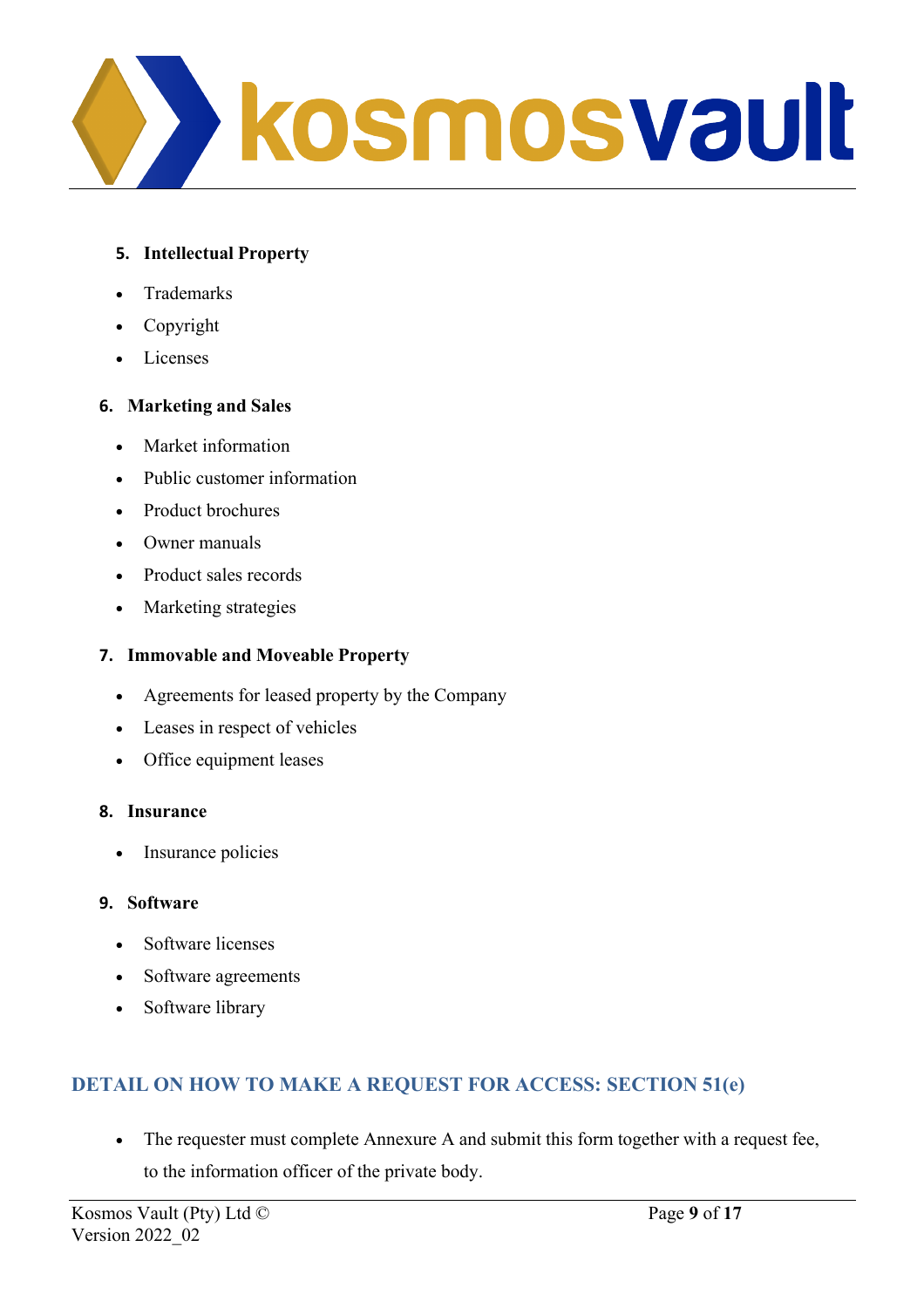

- The form must be submitted to the information officer of the private body at his/her address, fax number, or electronic mail address
- The form must:-

provide sufficient particulars to enable the information officer of the private body to identify the record/s requested and to identify the requester, indicate which form of access is required, specify a postal address or fax number of the requester in the Republic, identify the right that the requester is seeking to exercise or protect, and provide an explanation of why the requested record is required for the exercise or protection of that right, if in addition to a written reply, the requester wishes to be informed of the decision on the request in any other manner, to state that manner and the necessary particulars to be informed in the other manner, if the request is made on behalf of another person, to submit proof of the capacity in which the requester is making the request, to the reasonable satisfaction of the information officer of the private body.

### **THE LATEST NOTICE IN TERMS OF SECTION 52(2) (IF ANY)**

At this stage no notice(s) has/have been published on the categories of records that are automatically available without a person having to request access in terms of PAIA.

### **PRESCRIBED FEES IN TERMS OF SECTION 54(1)**

In terms of section 54(1) of the Act the head of a private body (or by implication its information officer) is not obliged to process the request until the prescribed request fee (currently R50.00 (fifty rand)) has been paid. Unless and until the fee or any deposit that the requester is required to pay in terms of the Act, and all other procedural requirements have been complied with the 30 (thirty day) period allowed for the information officer to consider, the request shall not commence.

A schedule of the prescribed fees may be obtained by viewing regulation R187 on the South African Human Rights Commission's website at [www.sahrc.org.za.](http://www.sahrc.org.za/) As at the date of publication of this manual, the fees are as set out in Annexure B.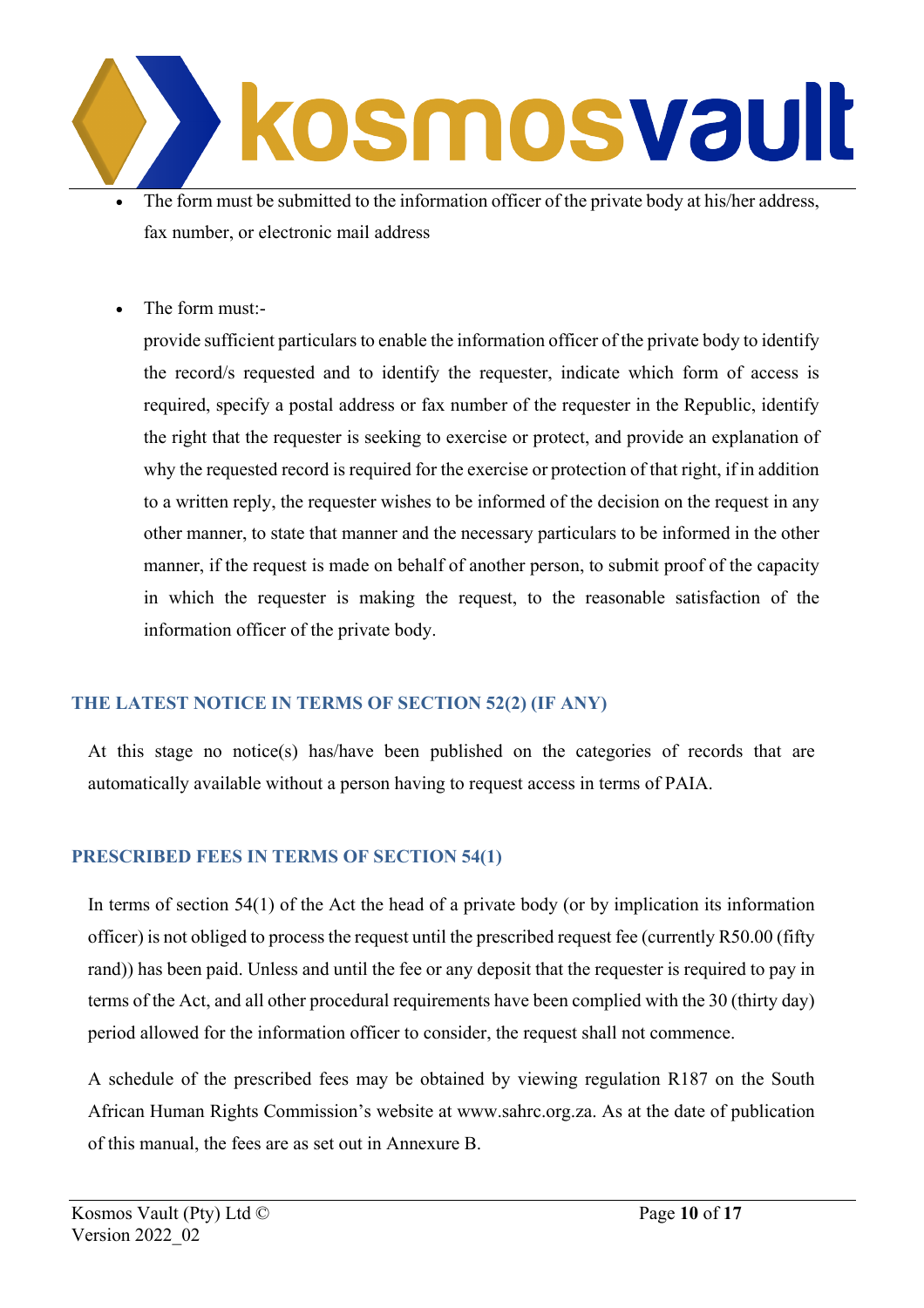

### **COPIES OF THIS MANUAL**

Copies of this manual are obtainable in hardcopy from the premises of Kosmos Vault Proprietary Limited, and in electronic format by return email addressed to  $info@kosmosvault.com$ . The following reference must be inserted in the subject line of the email "Request for Manual".

This manual will be published as required by the Act.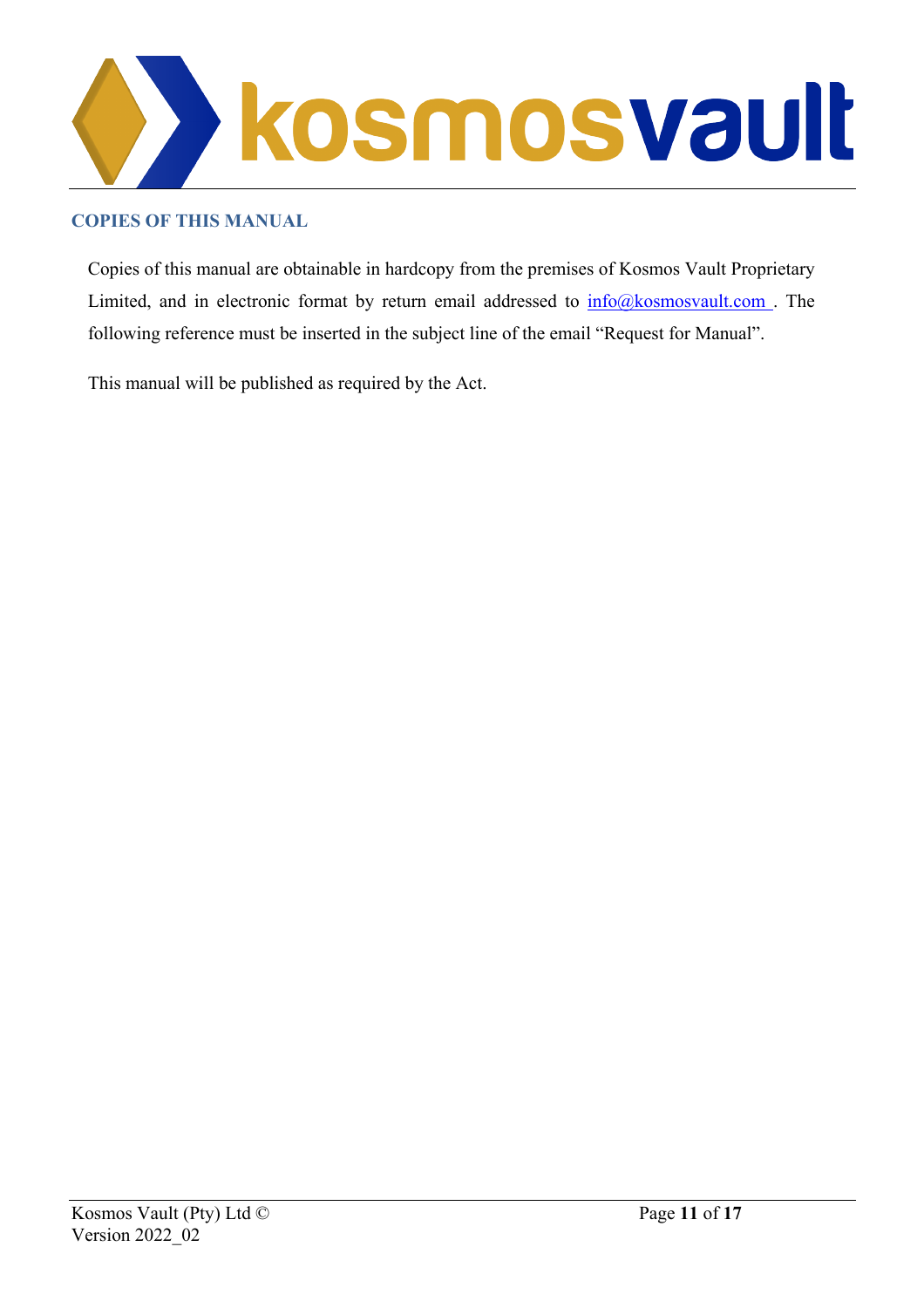

# **ANNEXURE A**

## **SECTION 53(1) OF THE ACT**

#### *FORM FOR APPLICATION OF INFORMATION REQUEST FOR ACCESS TO RECORD OF PRIVATE BODY*

**A. Particulars of Private Body**

[Full registered name of company] **Information Officer**

Attention: [name]

**Postal Address**: [address]

**Street Address**: [address]

**Tel. No.**: [number]

**Fax. No.**: [number]

**Email address**: [address]

#### **B. Particulars of Person requesting access to the Record**

*a) The particulars of the person who requests access to the record must be given below.*

*b) The address and contact number in the Republic of South Africa to which the information is to be send must be given.*

*c) Proof of the capacity in which the request is made, if applicable, must be attached.*

| Full Name of Entity (if juristic person):                                 |                                                                                                                        |                         |  |  |  |
|---------------------------------------------------------------------------|------------------------------------------------------------------------------------------------------------------------|-------------------------|--|--|--|
| Identity Number (if natural person):                                      |                                                                                                                        |                         |  |  |  |
| Registration Number (if juristic person):                                 | <u> 1989 - Johann Harry Barn, mars and deutscher Stadt and deutscher Stadt and deutscher Stadt and deutscher Stadt</u> |                         |  |  |  |
| Postal Address:                                                           |                                                                                                                        |                         |  |  |  |
| Contact Number:                                                           |                                                                                                                        | (landline) (cell phone) |  |  |  |
| Email Address:                                                            |                                                                                                                        |                         |  |  |  |
| Capacity in which request is made, when made on behalf of another person: |                                                                                                                        |                         |  |  |  |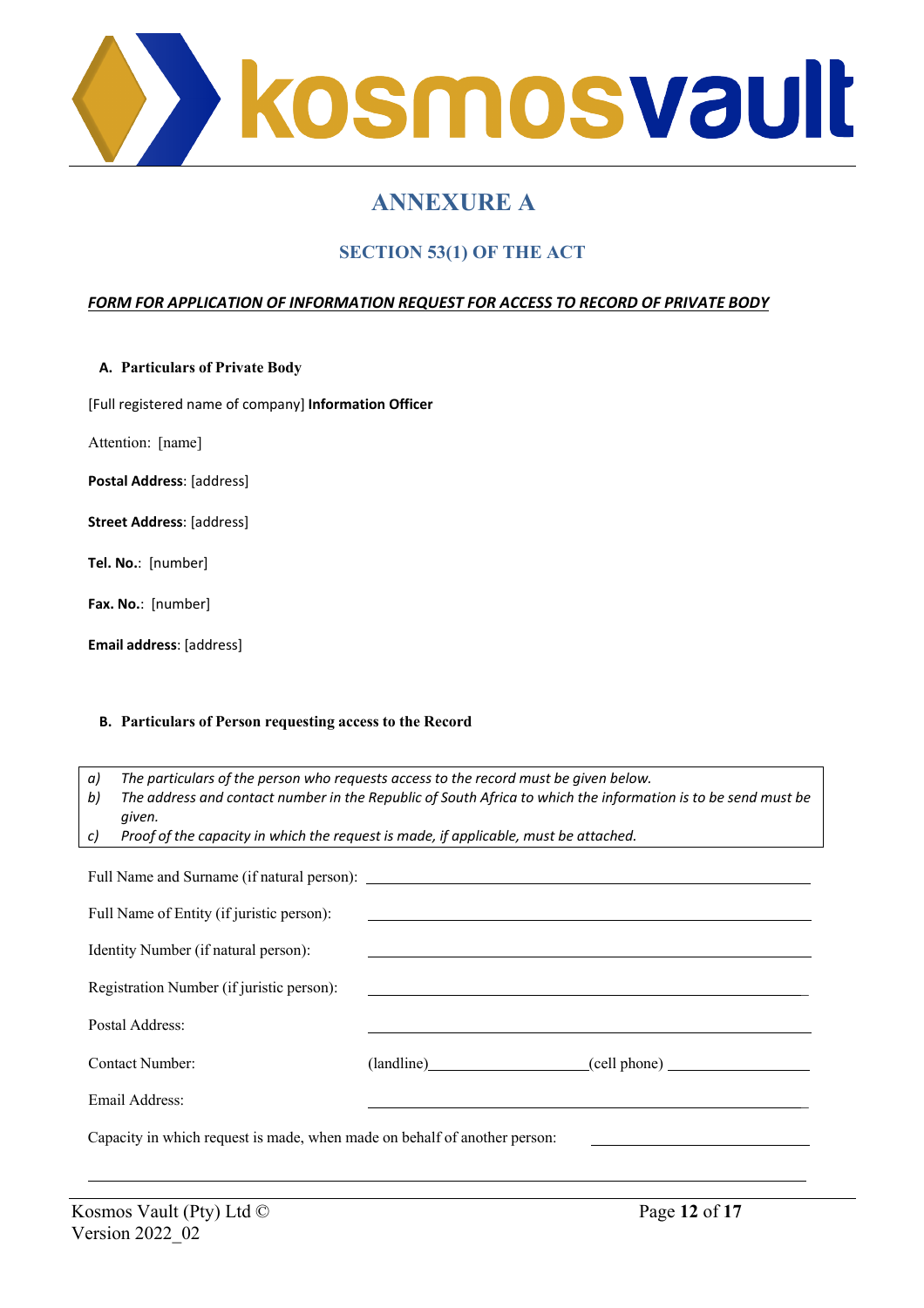

#### **C. Particulars of Person on whose behalf request is made**

This section must be completed ONLY if a request for information is made on behalf of another person. If the request is made on behalf of another person, to submit proof of the capacity in which the requester is making the request, to *the reasonable satisfaction of the information officer of the private body.*

Full Names and Surname:

Identity Number:

#### **D. Particulars of Record**

- *a) Provide full particulars of the record to which access is requested, including the reference number if that is known to you, to enable the record to be located.*
- b) If the provided space is inadequate, please continue on a separate piece of paper and attach it to this form. The *requester must sign all the additional pages.*

Description of record or relevant part of the record:

Reference number, if available:

Any further particulars of record:

#### **E. Fees**

a) A request for access to a record, other than a record containing personal information about yourself, will be *processed only after a request fee has been paid.*

*b) You will be notified of the amount required to be paid as the request fee.*

*c) The fee payable for access to a record depends on the form in which access is required and the reasonable time required to search for and prepare a record.*

*d) If you qualify for exemption of the payment of any fee, please state the reason for exemption.*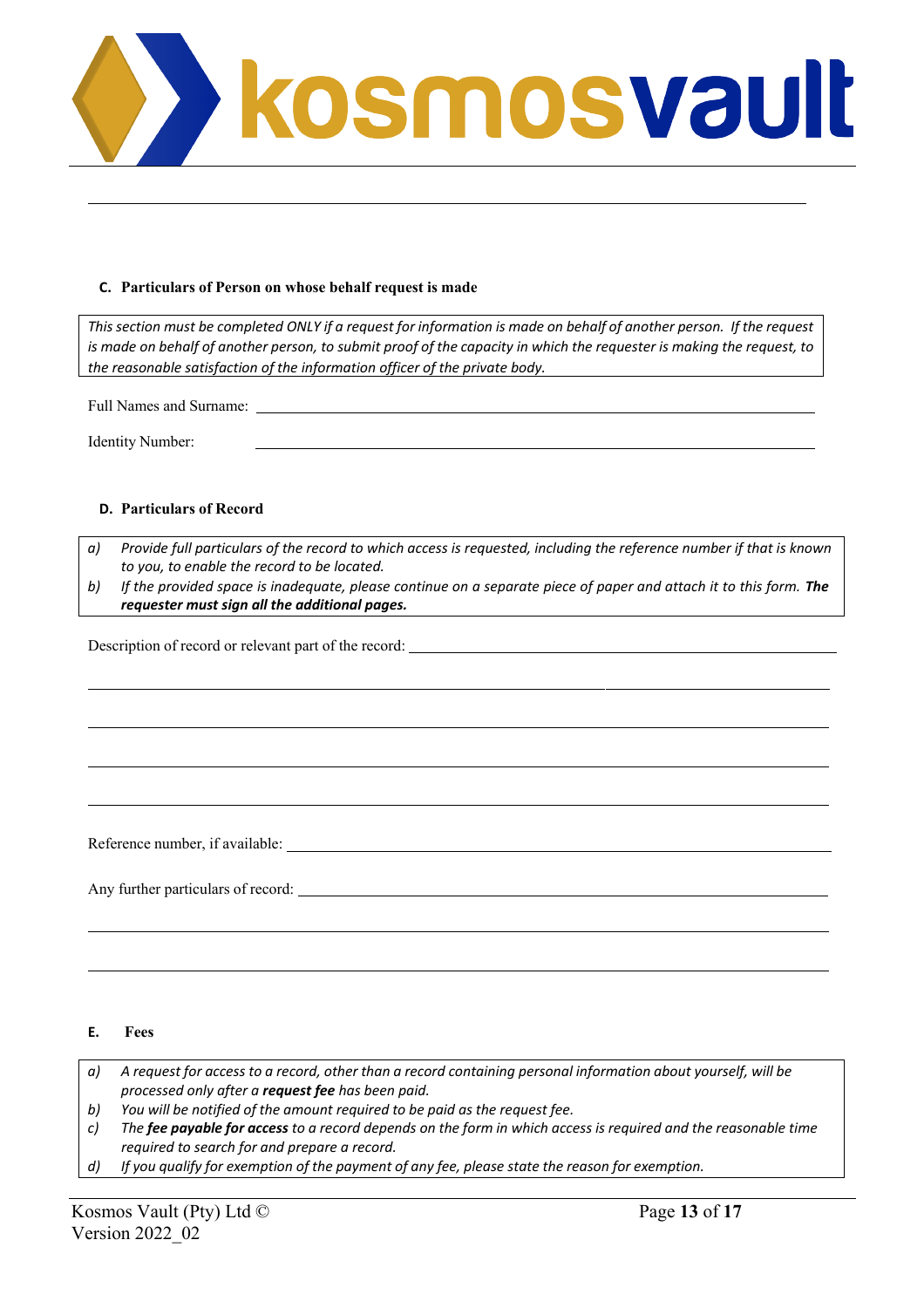kosmosvault

Reason for exemption from payment of fees:

#### **F. Form of access to Record**

If you are prevented by a disability from reading, viewing or listening to the record in the form of access provided for in 1 to 4 hereunder, state your disability and indicate in which form the record is required.

| Disability:                                                                                                                                                                                                                                                                                                                                                                                                 | Form in which record is required:                     |  |  |  |  |  |
|-------------------------------------------------------------------------------------------------------------------------------------------------------------------------------------------------------------------------------------------------------------------------------------------------------------------------------------------------------------------------------------------------------------|-------------------------------------------------------|--|--|--|--|--|
|                                                                                                                                                                                                                                                                                                                                                                                                             |                                                       |  |  |  |  |  |
| Mark the appropriate box with an $X$                                                                                                                                                                                                                                                                                                                                                                        |                                                       |  |  |  |  |  |
| <b>NOTES:</b>                                                                                                                                                                                                                                                                                                                                                                                               |                                                       |  |  |  |  |  |
| a) Compliance with your request in the specified form may depend on the form in which the record is available.<br>b) Access in the form requested may be refused in certain circumstances. In such a case you will be informed if<br>access will be granted in another form.<br>c) The fee payable for access to the record, if any, will be determined partly by the form in which access is<br>requested. |                                                       |  |  |  |  |  |
| If the record is in written or printed form:<br>1.                                                                                                                                                                                                                                                                                                                                                          | Copy of record *<br>Inspection of record *            |  |  |  |  |  |
| If record consists of visual images: (this includes photographs, slides, video recordings, computer-generated<br>2.<br>images, sketches, etc.):<br>Copy of the images $*$<br>Transcription of the images *<br>View the images $*$                                                                                                                                                                           |                                                       |  |  |  |  |  |
| If record consists of recorded words or information which can be reproduced in sound:<br>3.                                                                                                                                                                                                                                                                                                                 |                                                       |  |  |  |  |  |
| Listen to the soundtrack *<br>(written or printed document)<br>(audio cassette)                                                                                                                                                                                                                                                                                                                             | Transcription of soundtrack *                         |  |  |  |  |  |
| If record is held on computer or in an electronic or machine-readable form:<br>4.                                                                                                                                                                                                                                                                                                                           |                                                       |  |  |  |  |  |
| Printed copy of record *                                                                                                                                                                                                                                                                                                                                                                                    | Printed copy of information derived from the record * |  |  |  |  |  |
| Copy in computer readable form *<br>(compact disc)                                                                                                                                                                                                                                                                                                                                                          |                                                       |  |  |  |  |  |
| * If you requested a copy or transcription of a record (above), do you wish the copy or transcription to be posted to<br>you? Postage is payable.<br><b>YES</b><br>NO.                                                                                                                                                                                                                                      |                                                       |  |  |  |  |  |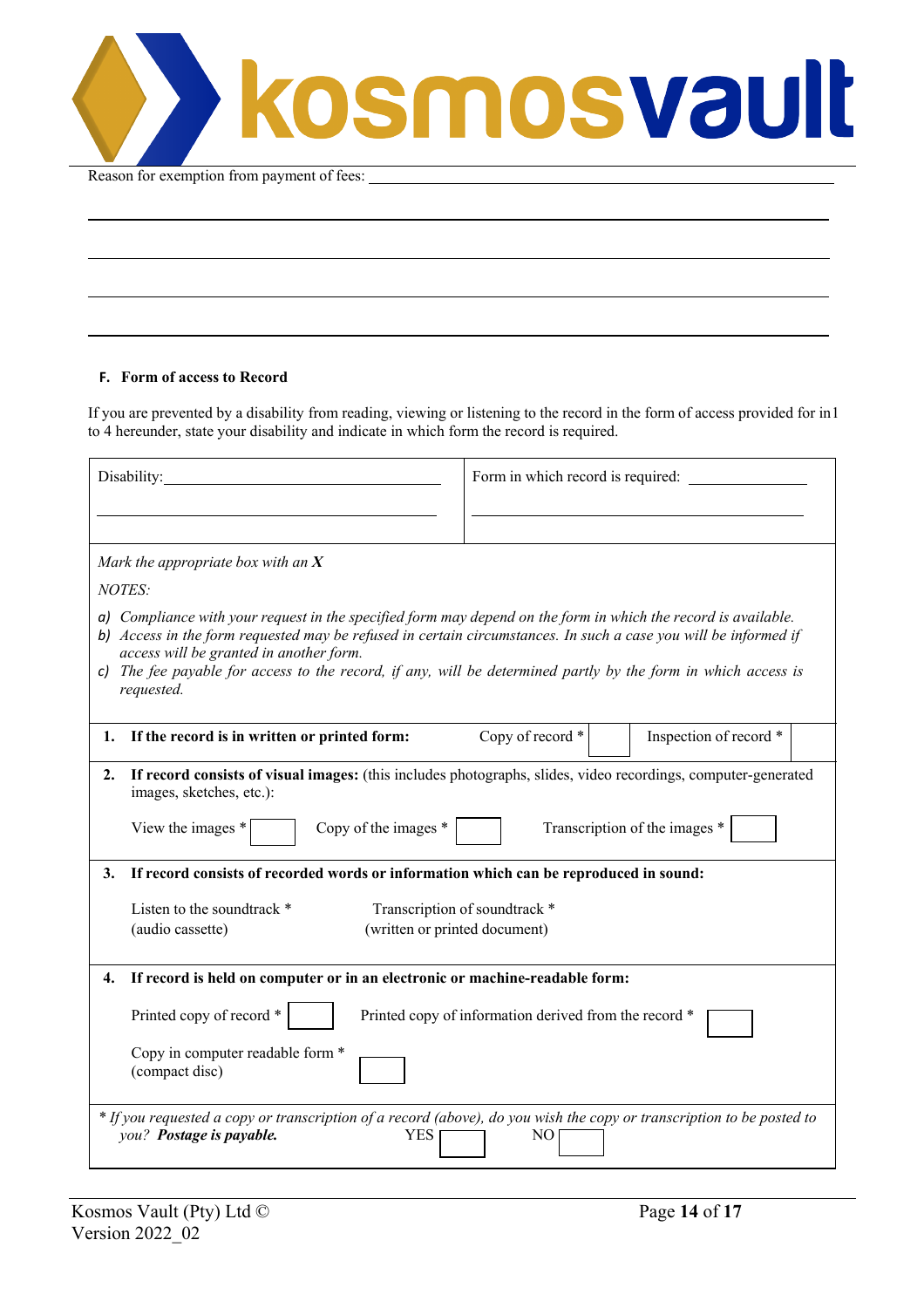

#### **G. Particulars of right to be exercised or protected**

If the provided space is inadequate, please continue on a separate piece of paper and attach it to this form. The *requester must sign all the additional pages.*

Indicate which right is to be exercised or protected:

Explain why the record requested is required for the exercise or protection of the aforementioned right:

#### **H. Notice of decision regarding request for access**

You will be notified in writing whether your request has been approved / denied. If you wish to be informed in another *manner, please specify the manner and provide the necessary particulars to enable compliance with your request.*

How would you prefer to be informed of the decision regarding your request for access to the record?

Signed at this day of 20

Signature of Requester / Person on whose behalf Request is made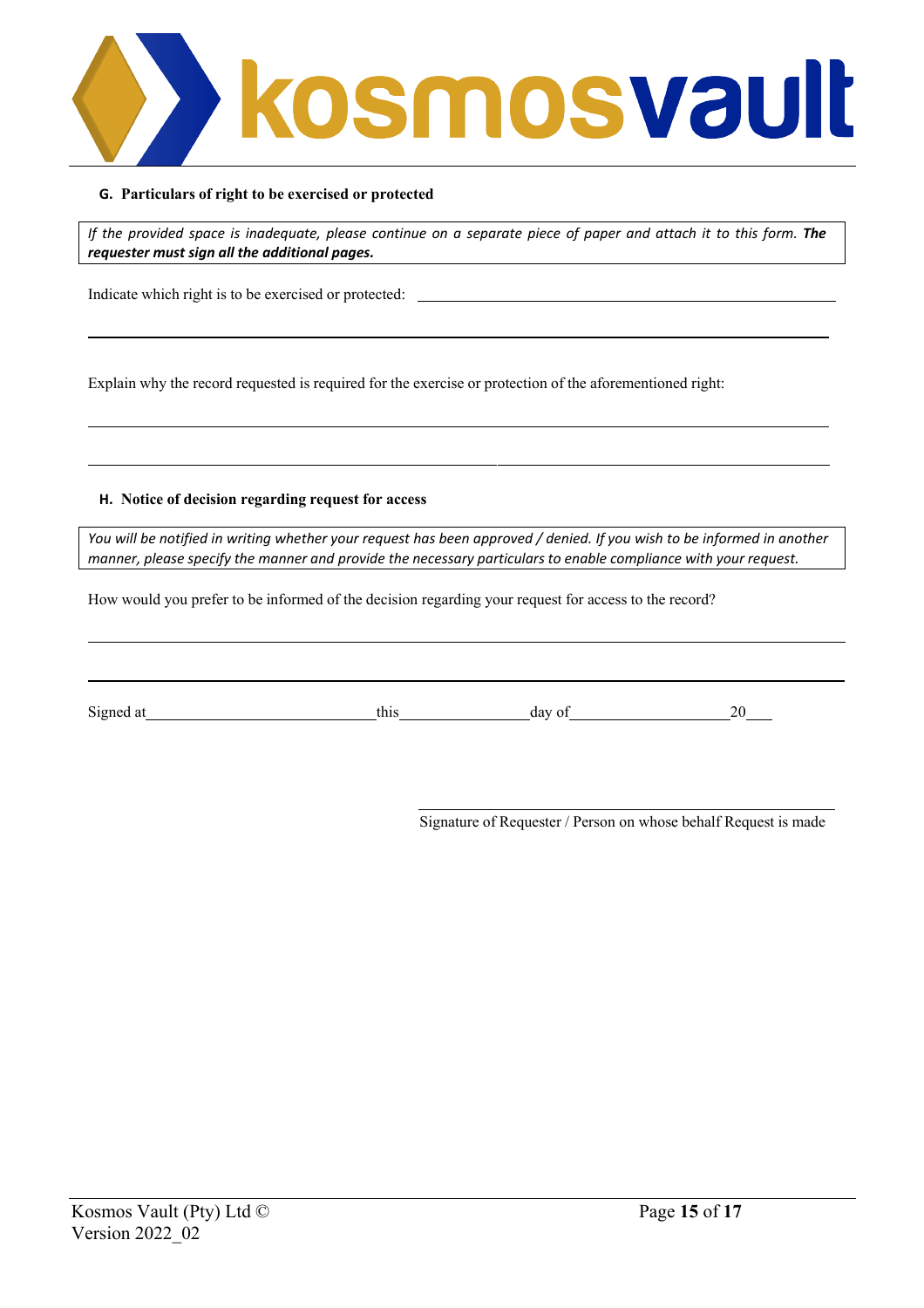

# **ANNEXURE B**

#### **FEES**

All prices listed below are exclusive of value added tax as set out in the Value Added Tax Act, No. 89 of 1991.

#### **SECTION 54(7) OF THE ACT**

The request fee payable by a requester, other than a personal requester (i.e. a person seeking access to records that contain their personal information), is R50.00 (fifty rand)

The fee for a copy of the manual is R2.10 (two rand, ten cents) for every photocopy of an A4-size page or part thereof.The actual postage is payable when a copy of a record must be posted to a requester.

For the purposes of section  $54(2)$  of the Act –

- six hours as the hours to be exceeded before a deposit is payable.
- the third of the access fee is payable as a deposit by the requester.

The access fees are –

| For every photocopy of an A4-size page or part thereof              | R 2.10              |
|---------------------------------------------------------------------|---------------------|
| For every printed copy of an A4-size page or part thereof held on a |                     |
| computer or in electronic or machine-readable form                  | R <sub>1.75</sub>   |
| For a copy in a computer-readable form on compact disc              | R <sub>170.00</sub> |
| For a transcription of visual images, for an A4-size page or part   |                     |
| thereof                                                             | R70.00              |
| For a copy of visual images                                         | R90.00              |
| For a transcription of an audio record, for an A4-size page or part |                     |
| Thereof                                                             | R30.00              |
| For a copy of an audio record                                       | R50.00              |
| To search for and prepare the record for disclosure, for each       |                     |
| hour or part of an hour reasonably required for such search         |                     |